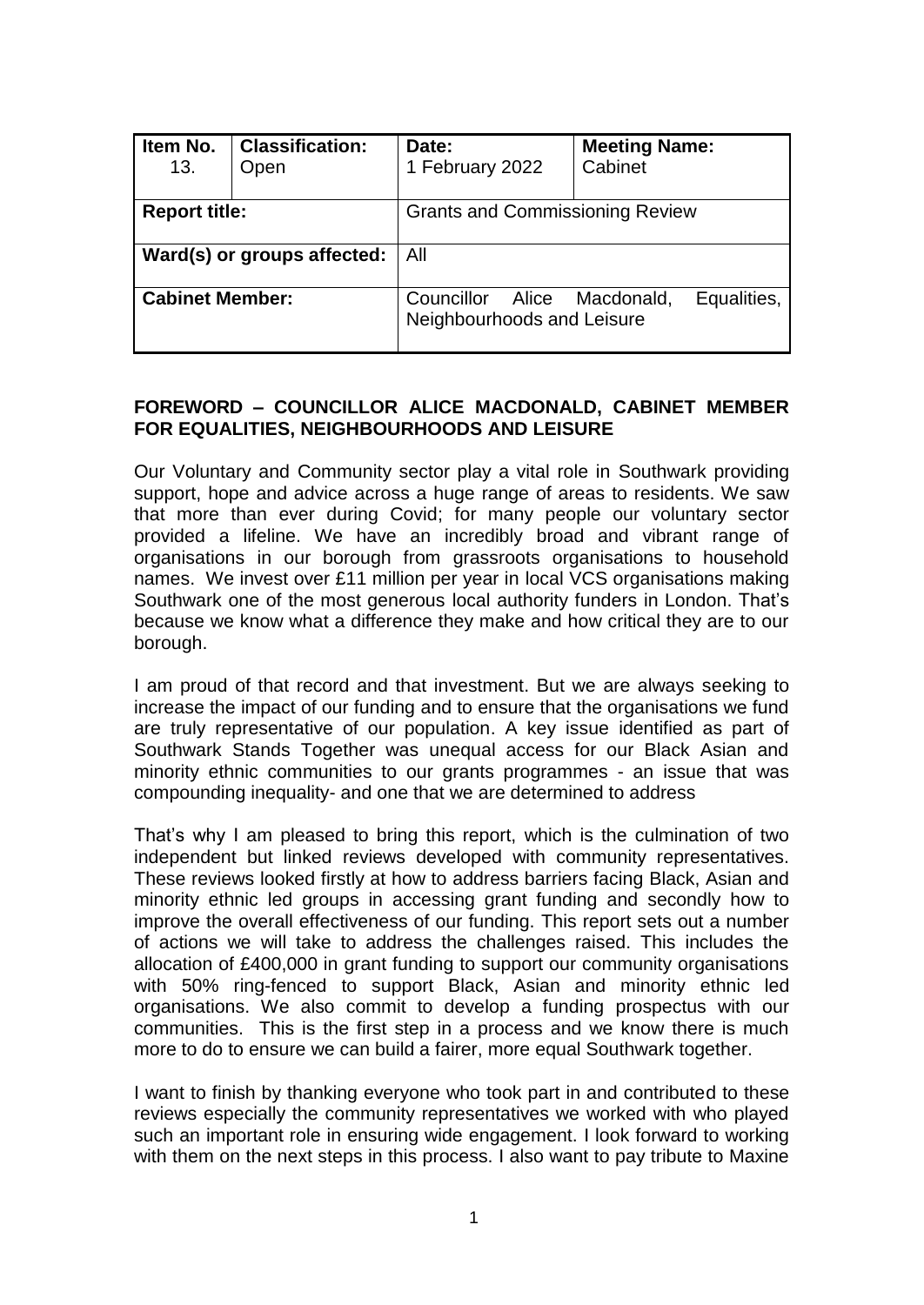James who was part of the team on this review and who sadly died during the work. She was a hugely dedicated and passionate advocate for equality.

### **RECOMMENDATIONS**

### **Recommendations for the Cabinet**

- 1. That Cabinet notes the findings of two independent reviews i) the Southwark Stands Together grants review, that examined whether there are obstacles to Black, Asian and minority ethnic groups making successful grant applications (Appendix 1); and ii) the Community Investment Review which looks at the effectiveness of funding to deliver outcomes (Appendix 2).
- 2. That Cabinet approves the allocation of an additional £400k in grant funding, with £200k of this to be available specifically for groups that self-identify as Black Asian and minority led. The funding will support our community organisations to recover from pandemic impacts, to thrive and self-organise, to strengthen networks, partnerships, and equalities infrastructure and support more inclusive and responsive service delivery. This funding is additional to the other funding which will remain available for all community groups as advertised.
- 3. That Cabinet notes we will identify organisations as Black Asian and minority ethnic led if the organisation self identifies as Black Asian or minority ethnic led and 75% of the governing body, ie Board of Trustees, Directors, Management Committee, and 50% of the senior staff of the organisation, (key decision-makers) self-identify as being from that specific community or identity.
- 4. That Cabinet agrees that all grant and commissioning teams collect data about the protected characteristics not only of service users of organisations we are considering funding or commissioning, but also the composition of the board or management of an organisation, so we are able to identify who is leading the groups we fund and as well as those who are not successful in their applications or tenders.
- 5. The Cabinet tasks officers with building a database of Black, Asian and minority ethnic led organisations in the borough, so we are better able to include and act positively to encourage and support Black Asian and minority ethnic led groups to access funding opportunities.
- 6. The Cabinet agrees that council officers, working with community representatives and the voluntary and community sector (VCS), will develop a funding prospectus for the council over the next nine months that will support the delivery of the Borough plan. This will be presented to Cabinet in Autumn 2022 for approval. The prospectus will:
	- Apply council wide
	- Be created in partnership with our key VCS and health partners in two phases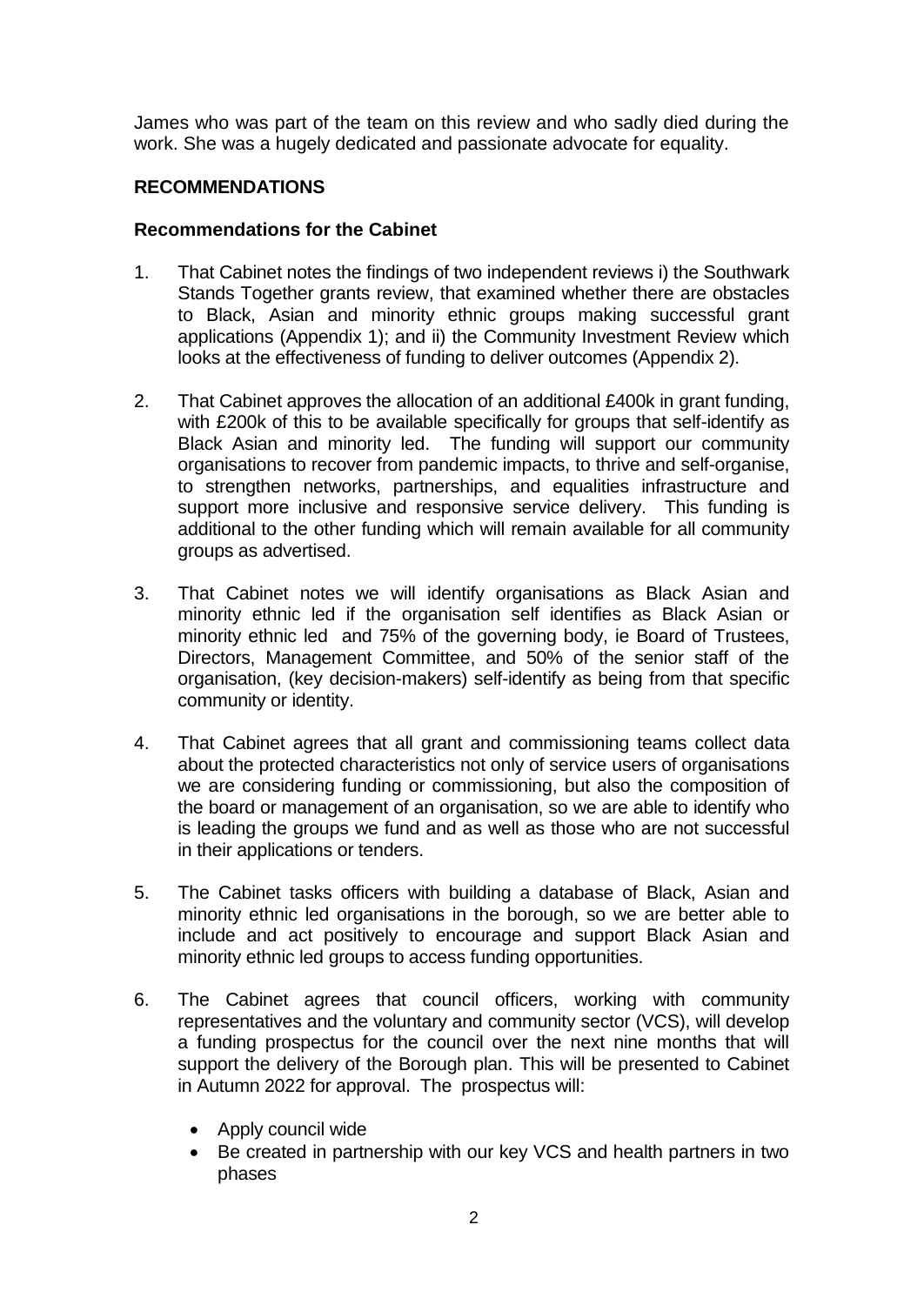- Include a review of the current VCS outcomes framework
- In phase one we will focus on developing our priorities
- In phase two we will work with our partners on how we will deliver the outcomes and priorities together.
- 7. The funding prospectus will also set out how we will address other issues that have emerged from both reviews and identify how council procurement processes can reflect the learning from this work, including:
	- How we support organisations grow and bid successfully to deliver larger programmes
	- How we involve Black Asian and minority ethnic community representatives in the grant making assessment process to make it more transparent and fair
	- How we can substitute the current colour blind approach to our funding for a more nuanced intersectional one.
	- How we remain informed by the data and evidence we are receiving across the council and embed flexibility.
	- How we can ensure that we continue to ring fence funding for Black Asian and minority ethnic led organisations beyond the programme described above.

### **Recommendation for the Leader of the Council**

- 8. That approval of the criteria and award of grants for the pot of £400,000 and the £200,000 set aside for Black, Asian and minority ethnic groups is delegated to the Cabinet Member for Equalities, Neighbourhoods and Leisure.
- 9. That this grants programme will be co-produced with community representatives including representatives of Black, Asian and minority ethnic groups.

## **BACKGROUND INFORMATION**

- 10. Covid-19 has highlighted levels of poverty and community exclusion, which have compelled the Council to consider a step change in its approach to grants and funding. The pandemic has thrown a spotlight on the scale of need across Southwark's communities. The evidence is that the virus has had a disproportionately heavy impact on already disadvantaged and minoritised groups and particularly on Black, Asian and minority ethnic groups. In both adversity and normality the VCS plays a vital role in sustaining our communities and our residents.
- 11. The council is committed to making Southwark more just and fair, and taking positive action to tackle inequalities that still affect too many people.
- 12. We recognise the critical role the VCS plays in addressing and mitigating the impacts of inequality both regionally and at the neighbourhood level.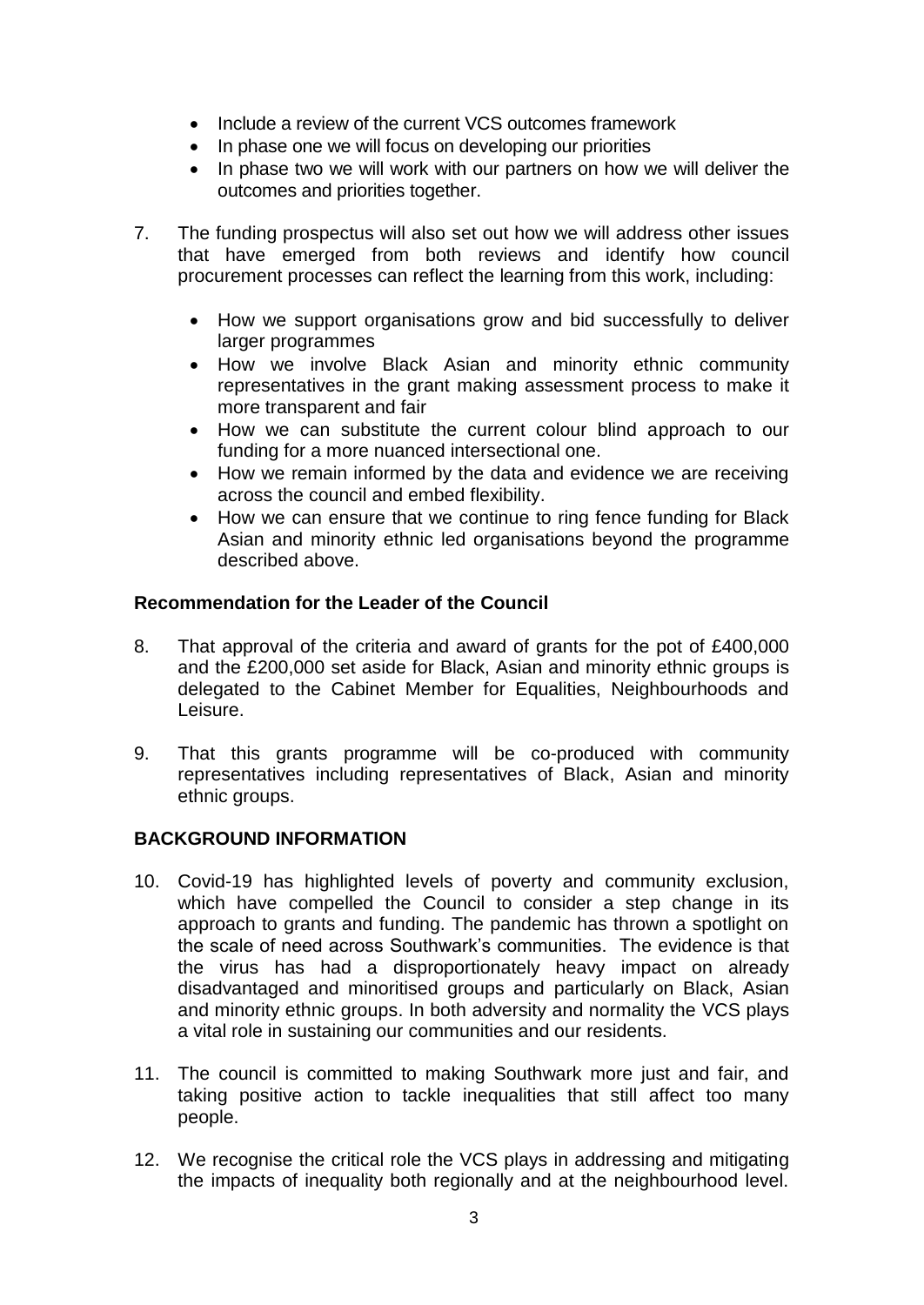Our grant making, commissioning and procurement at all levels has a significant impact on the ability of these organisations to meet needs, address inequality, and support communities to thrive. What and who we invest in makes a difference to the health, well being and resilience of our communities.

- 13. Looking at information held by the Charity Commission the community investment review identified that there were 179 LB Southwark charities with a focus on Black, Asian and minority ethnic beneficiaries in Southwark. Data indicates that Black, Asian and minority ethnic focused charities are typically smaller, with almost half (87 out of 179 [48.6%]) being classified as micro charities with an annual income of under £10,000. A large majority of micro charities have no paid staff and rely on volunteers to provide services.
- 14. The Council's Community Investment comprises annual grants and contracts to the value of over £11m per annum to local VCS organisations. The Council has been a consistent investor and supporter of the sector.
- 15. There are a wide range of both national and local funders also supporting VCS organisations in the borough. We estimate that annual levels of community investment are currently over £40m. This still means that the Council's community investment grants (at around 20% of the total) comprise a proportionally significant part of all local funding available, and makes Southwark Council one of the most beneficent local authorities in London.
- 16. The change in the funding to the VCS over the last 7 years has been significant. To give one example of what can be a complex picture, there has been a reduction of 12% in funding for community infrastructure: in terms of core community sector grants, advice services and the council for voluntary services. This reflects the significant reduction in funding of council services which has seen a loss of £227million since 2010.
- 17. As part of Southwark Stands Together tackling racism and inequalitythe council is committed to strengthening our approach to equalities, embedding it in everything we do and to increase representation of Black, Asian and minority ethnic residents in community leadership positions.
- 18. The listening exercises we did as part of Southwark Stands Together in summer 2020 identified unequal access by our Black Asian and Minority Ethnic communities to resources - and in particular our grants programmes - as an issue that was compounding the inequality they were experiencing. Providing priority funding for Black Asian and minority ethnic groups reflects the intent to address this inequality.
- 19. In addition, the Community Support Alliance was set up as a new model for partnership working across the sector to address the consequences of the pandemic. The vulnerability, poverty and exclusion faced by many in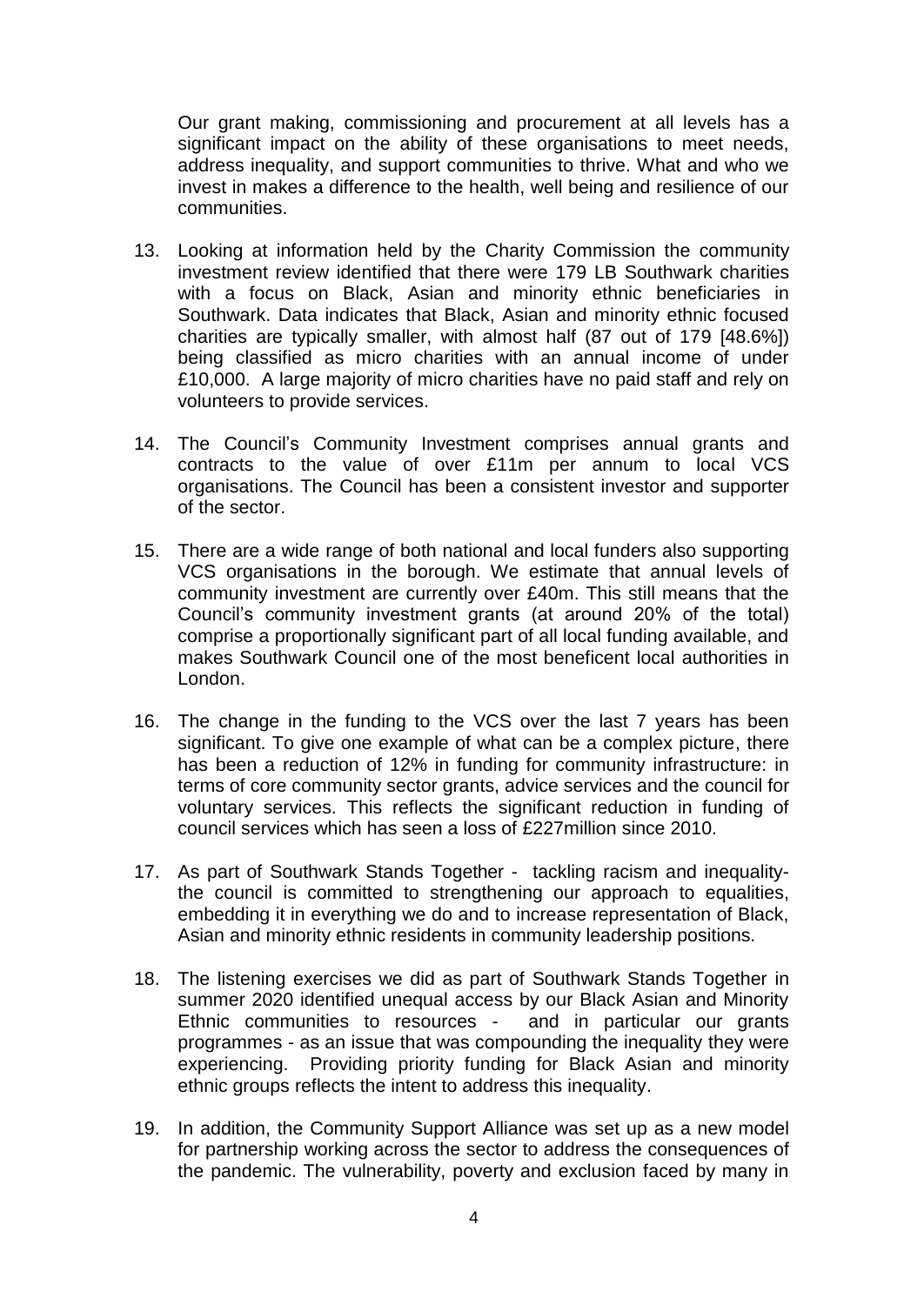our community led to a feeling that there was a need for the council to review the effectiveness of our current funding programmes.

- 20. In response we commissioned two reviews to examine in more detail the issues raised through Southwark Stands Together and the Community Support Alliance.
- 21. Equinox Consulting carried out a review of what is currently funded and any structural barriers that Black Asian and minority ethnic groups may face in making successful grant applications and how to address them.
- 22. A second review carried out by Rocket Science has examined how effective our investment in the VCS is in reducing inequality. It follows on from the Community Hub that reviewed community needs arising from the pandemic.
- 23. In addition, the councils' Public Health team is undertaking a separate review of their contracted services that include Sexual Health, Substance Misuse, and Free School Meals. An independent organisation is undertaking an independent review of Public Health's processes and practices, including how they design, commission and deliver services, to understand how these processes contribute to inequalities facing Black Asian and minority ethnic communities. This project will develop a toolkit and training package that can be tested for use in the commissioning of Public Health improvement services and in the wider health and care system.
- 24. It is anticipated that the lessons from this Public Health review will also inform practice in commissioning and grant making across the council and its findings will also inform the funding prospectus and practice.

## **Review Key Lines of Enquiry (KLOE)**

- 25. Southwark Stands Together Grants Review:
	- Consult with stakeholders and recommend a definition of Black Asian and minority ethnic led groups"
	- Suggest how best to use this definition of Black Asian and minority ethnic led groups to identify those groups/organisations who either apply for funding or who are funded by the council
	- Examine the support in place for organisations to access funding and how targeted support can be offered to groups from Black Asian and minority ethnic backgrounds who have not previously been funded
	- Examine whether the way in which the Council structures its grant making enables or disables people to access these opportunities
	- Examine the Council's grant making and commissioning processes and requirements and any barriers these may generate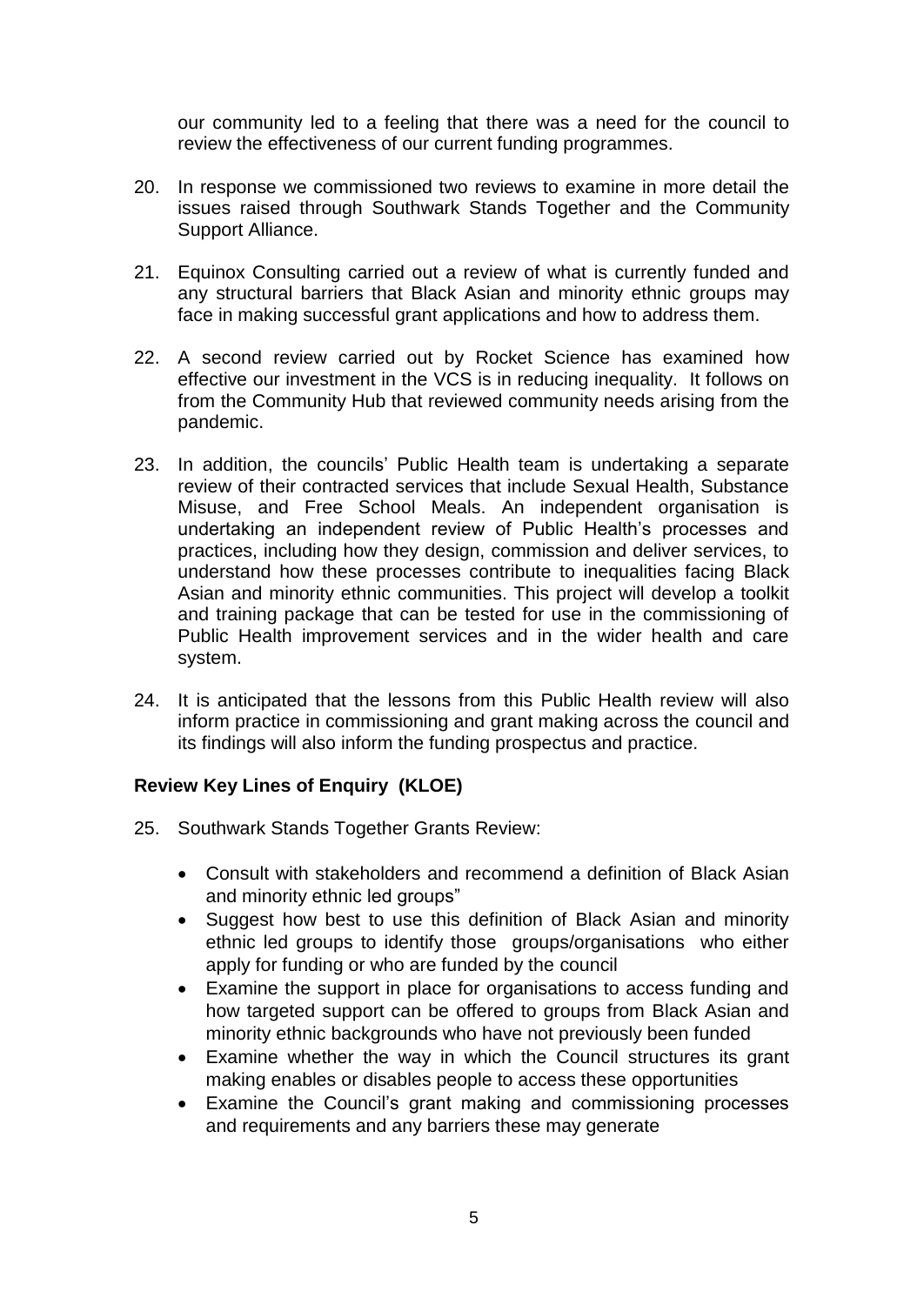• Identify examples of good practice in grant making and commissioning within Council and elsewhere and how they might be applied more broadly in Southwark.

### **The key findings from this review**

- 26. Survey respondents were overwhelmingly Black, Asian and minority ethnic organisations and most felt that in the absence of any new classification to describe the needs of excluded communities, Black, Asian and minority ethnic is perhaps the best terminology to describe them from a funding perspective, and we should therefore make use of it. It should not however be used in terms of community identity. An extract from the review is set below. This has been included because it conveys the range of views on definition and sets out that it is problematic and incomplete.
- 27. "*BAME is a term that has evolved over the years. Some respondents feel that it has been imposed on the disadvantaged communities by the authorities who find it a term of convenience but feel that it is ill-defined for the people it is used to refer to. Several terms including "Black Minoritised Communities" or "People of Colour" are emerging but are not deemed to be perfect or appropriate. However, some find the term BAME useful for distributing funding or developing indices of inequality. It allows them to deal with deprivation that affects the newly arrived migrant communities and members of disadvantaged communities that are often discriminated against because of their race and colour. We are yet to find the most appropriate term to replace it if we must insist on lumping together people of different races, cultures and linguistic backgrounds who sometimes have conflicting and contradictory needs together even for funding purposes.*"
- 28. As part of the review engagement with stakeholders a focus group had taken place that specifically considered whether a definition should be used and what that definition should be. The definition adopted and referenced in recommendation three above is consistent with the Diversity Equity & Inclusion data standard produced by a number of independent funders.
- 29. There has been a lack of consistent information gathering about the Black Asian and minority ethnic led organisations the council funds. We need to know more about who we fund through better data collection.
- 30. In the absence of alternative definitions, the review and the Council have concluded, taking account of the strong reservations referred to above, that this definition should be used for funding and data gathering funding purposes. The Council commits to using more specific community identity definitions that reflect how communities chose to define themselves where they specifically chose to do so.
- 31. Black Asian and minority ethnic led organisations that we currently fund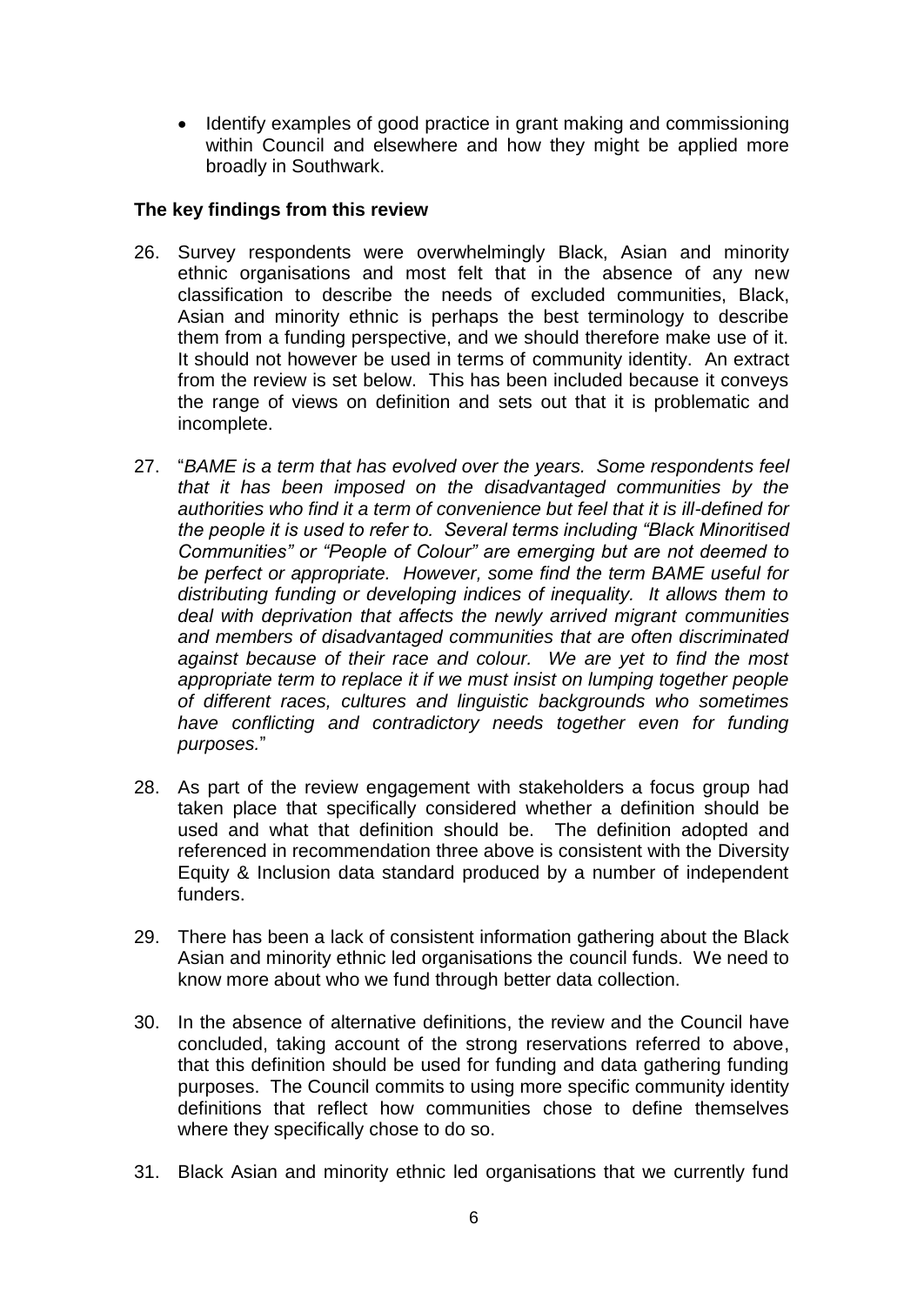are concentrated at the lower end of the grant making value e.g. Neighbourhoods Fund and Black History Month, and these are focused on project funding rather than core funding.

- 32. Through better data collection through the portal, we will compile a register of Black Asian and minority ethnic groups and engage them in regular forums. With this improved knowledge of Black Asian and minority ethnic led groups, it will become possible to provide more assistance to groups applying for funding and to provide more appropriate and targeted infrastructure support for Black Asian and minority ethnic groups.
- 33. Compared to others in London we fund fewer Black Asian and minority ethnic focused projects. There has been a strong focus on assessing who the beneficiaries of funded services are, but inconsistent assessment and no agreed definition of whether groups are Black Asian and minority ethnic led.
- 34. It is recommended that we substitute the current colour-blind approach to funding to a more nuanced intersectional one to ensure funding is effective instead of merely efficient in addressing deprivation and we fund specialist services targeted and delivered by communities themselves ('by and for' or community-led groups) on the assumption that they are closer to the communities and have been set up specifically to assist their communities and be more effective.
- 35. Other recommendations are:
	- Co-production of projects with smaller organisations.
	- Provide support for external funders to know the Southwark patch.
- 36. Involve Black Asian and minority ethnic community representatives in the grant making assessment process to make it more transparent and fair.

#### 37. **Community Investment Review Key Lines of enquiry:**

- Evaluate the effectiveness of our grants and commissioning in delivering outcomes for residents to deliver a Fairer Future for All
- Evaluate whether the funding programmes contribute to long-term reductions in inequality
- Evaluate how well we measure the social and economic value of our investment
- Evaluate how our investment supports community infrastructure
- Consider how effective funding programmes are in embedding services in neighbourhoods. How can funding be provided to test new ways of providing housing, employment, skills, money, social care and immigration support in local communities? This included testing how support from established public & VCS providers can be made accessible in partnership with local community 'anchor' organisations rooted in each part of the borough.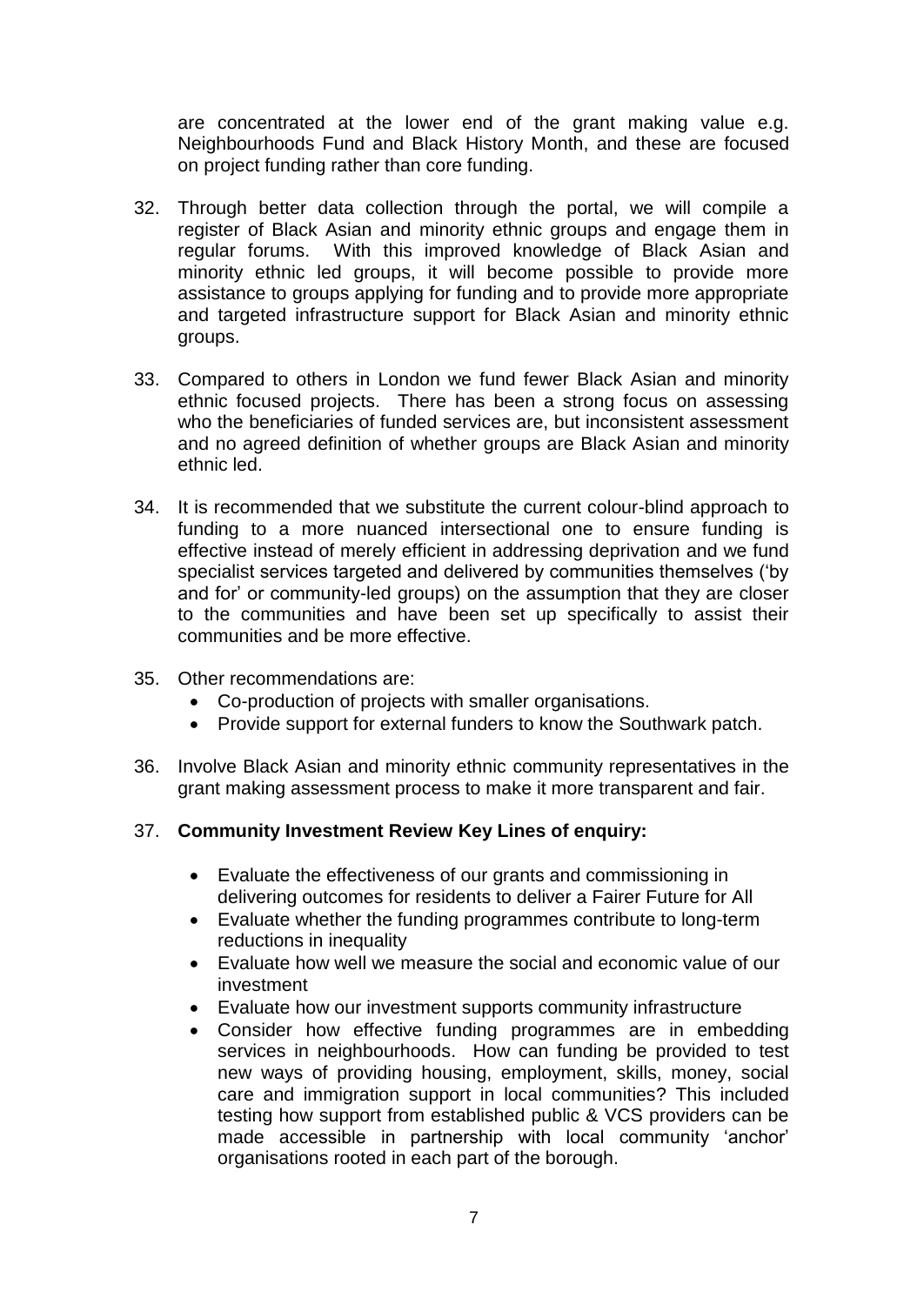### **Community investment review findings**

- 38. Local VCS organisations that took part in the survey were broadly positive about the effectiveness of Southwark Council funding. Core funding is a key enabling requirement; there are opportunities for more joined-up funding approaches and promoting access to contracts as well as grants programmes.
- 39. Another key finding is that our approach to working with the VCS should be based on collaboration and co-production rather than informing and consulting. Changing this will improve our delivery.
- 40. We should think about the value of our neighbourhood funding and what this achieves in terms of addressing inequality and need.
- 41. With most of our VCS funding (by monetary value) through contracts rather than grants, supporting Black Asian and minority ethnic led groups to access contract funding is an important change to achieve equality.
- 42. Across all aspects of the council's community investment, there is an opportunity for a more flexible approach aligned with the Civil Society Futures principles of power, accountability, connectedness and trust.
- 43. Stakeholders proposed that the council as a funder should include a strong focus on tackling root causes, a sharper equalities-lens, and a more balanced approach to risk and more proportionate monitoring and evaluation focusing on overall impact, using an updated shared outcomes framework. To achieve this the following is proposed:
- 44. For the council to renew its commitment to community investment, putting communities at the heart of policy making, will require the following:
	- Continue the support and emphasis that the council puts on supporting infrastructure, including specialist infrastructure and community anchors, to add value and reach into different front-line communities
	- Develop procurement and commissioning approaches to strengthen local civil society and improve outcomes, including integrating the four aspects of the social value model: supporting Covid-19 recovery, tackling economic inequality, fighting climate change, and driving equal opportunities.
- 45. The Council's Common Outcomes Framework, which was developed as part of the VCS Strategy, has not been widely adopted across the council. There is an opportunity to refresh this and strengthen its use so that organisations are able to evidence their impact in meeting community needs.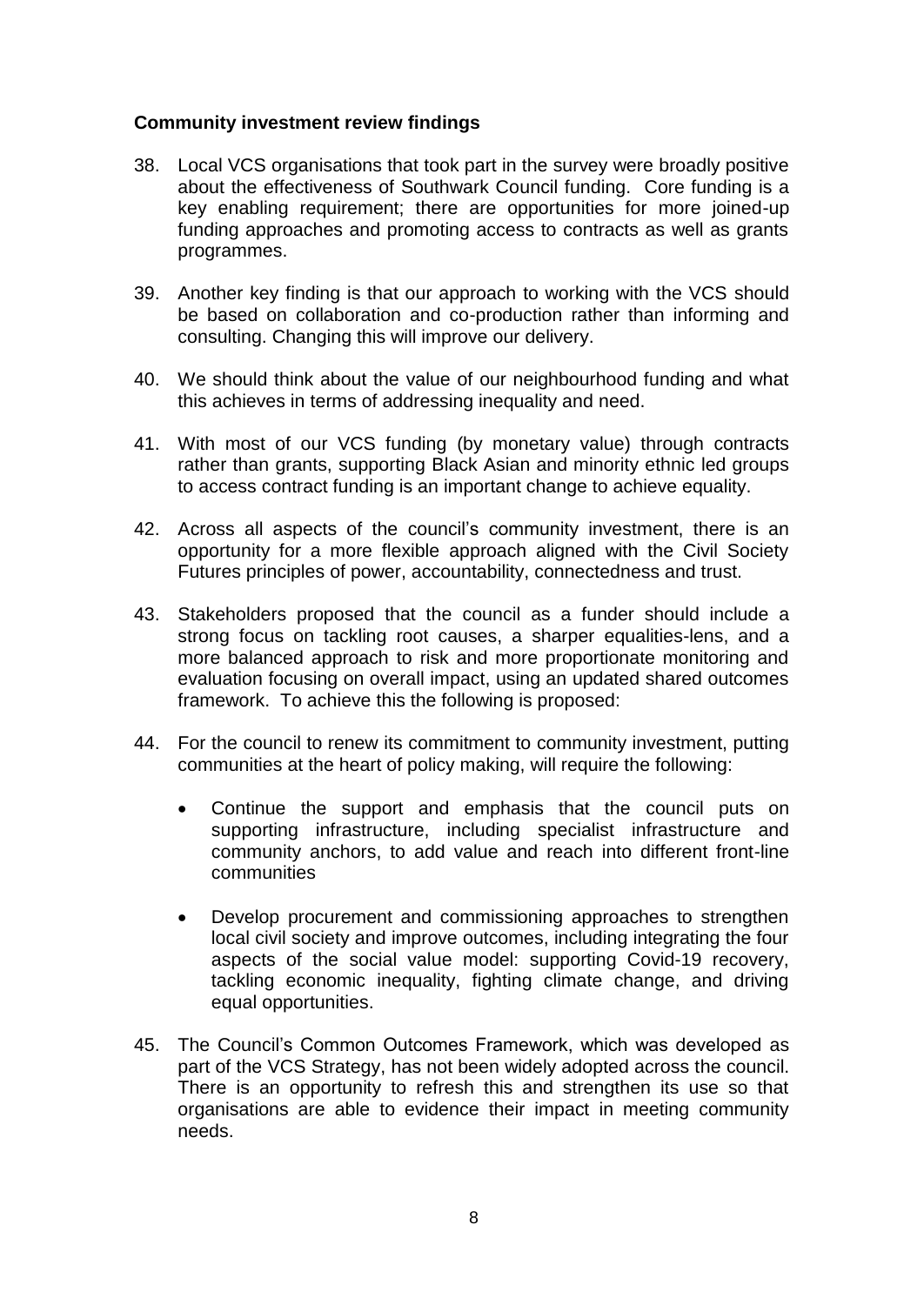### **KEY ISSUES FOR CONSIDERATION**

- 46. Although the two reviews were carried out independently of each other representatives from the first group also contributed to the second review. A key concern is to ensure that the issues affecting Black, Asian and minority ethnic groups in accessing grant funding are addressed and the recommendations sets out a number of ways in which this is done.
- 47. However, the issues identified for the first grant review around obstacles to grant funding and inequality for Black, Asian and minority ethnic groups were also identified within the second review which looked more broadly at the larger area of community investment. This is referenced in paragraphs 55 and 56 below. There is a long term challenge in addressing the inequality of leadership and representation for funding that is allocated through contracts with even less Black, Asian and minority ethnic led organisations being awarded contract funding.
- 48. The allocation of £400k in grant funding provides a significant additional resource at a time of need for the VCS in Southwark. By ring fencing funding of £200k it will enable us to immediately address concerns raised by Black Asian and minority ethnic groups without any impact on existing funding streams.
- 49. The funding criteria will be flexible and responsive to need. Groups will be able to apply for core funding and to cover costs such as utilities, premises and staffing. Groups will be asked to evidence how the funds applied for will make an impact and how they will help communities to self-organise and thrive. Funding for this grant will not disqualify organisations from seeking other funding.
- 50. We will work with community representatives and residents to ensure that a broad range of views and voices inform the criteria and approach to allocating the funding, from communication of opportunity to decision on grant awards.
- 51. The funding provides for a particular focus on how equalities groups and in particular Black, Asian and minority ethnic groups can grow and recover from the pandemic. The funding could be used to:
	- Enable organisations to develop with a view to being in a stronger position to apply for longer term core funding.
	- Support targeted sector wide capacity building, governance, or direct staffing costs for organisations.
	- Meet the objective of increasing representation of Black, Asian and minority ethnic residents in community leadership positions.
- 52. The ring fenced fund will begin the process of addressing the points made by Black, Asian and minority ethnic community leaders as part of the review consultation. They stated that funding had reduced over the years and also: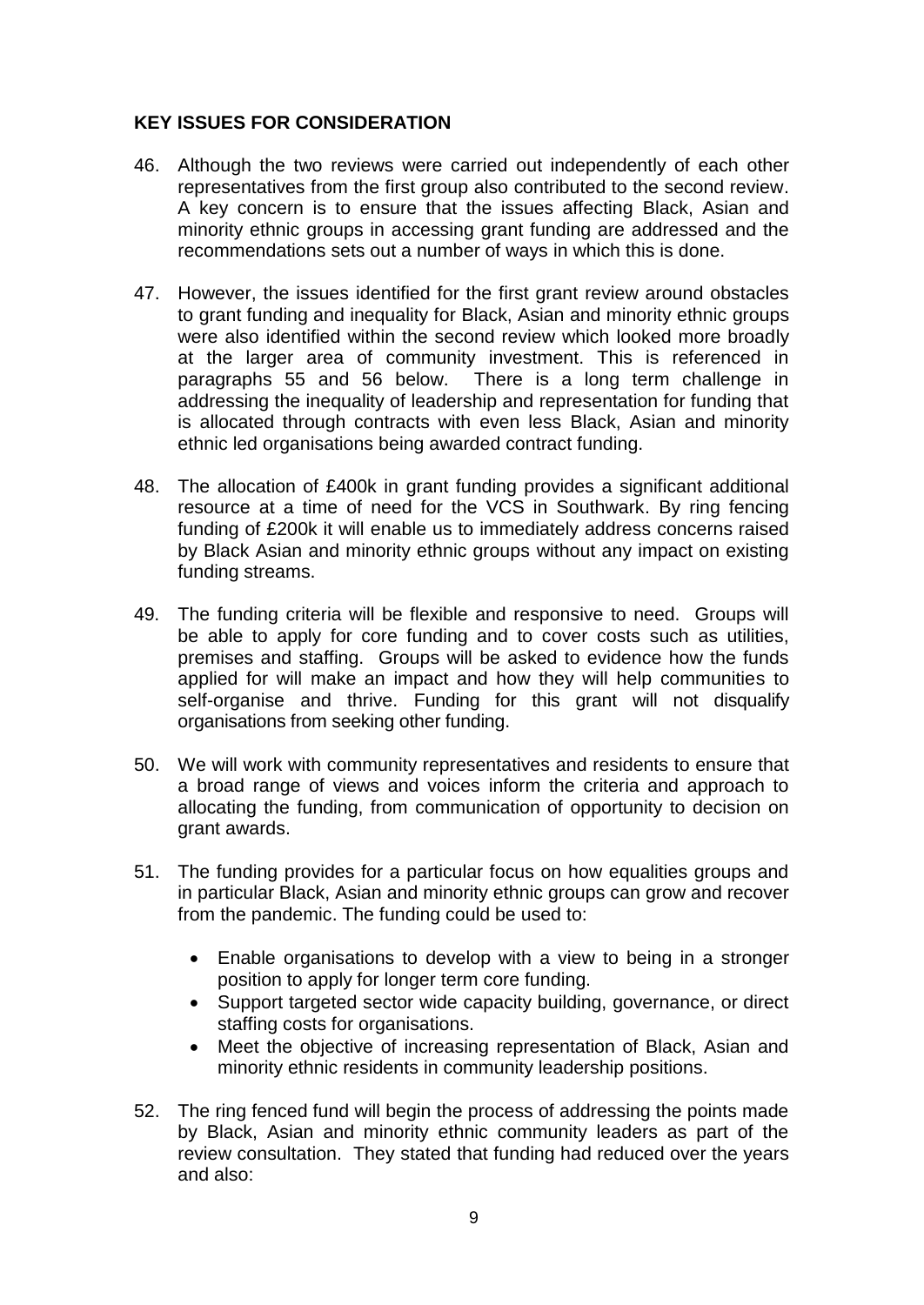- Defunded groups tend to disappear or try to seek funding from elsewhere
- Black, Asian and minority ethnic 'facilitating organisations' have disappeared
- There is a lack of interest among funders in funding groups based on race alone
- Black, Asian and minority ethnic organisations have had decreased access to core funding
- Black Asian and minority ethnic organisations cannot compete when it comes to contracts.
- 53. Organisations that are not Black, Asian and minority ethnic led will be able to apply to the non-ring fenced grant funding to strengthen their equalities delivery and to become more representative of the communities they serve in their leadership.
- 54. As part of the Common Purpose grants awards we have embedded approaches that are recommended in the review such as investing in core funding and longer term funding to provide stability and therefore opportunities for growth. As part of the next steps we need to think about how we can embed these practices in other programmes.
- 55. Although we invest significantly in the sector the majority of the £11.3M investment is delivered through contracts (£7.4M) rather than grants that have been outside the scope of these reviews. The learning from this needs to also impact the way we commission and procure our contracts to the sector if we are going to have a significant impact on outcomes and addressing inequality.
- 56. Collection of data about the identity of the organisations that are funded is being addressed through the council wide grants application portal with a standard question that will enable organisations to identify as Black Asian and minority ethnic led based on trustee or staff data. However we also need to ensure this information is collected through our procurement processes and grant programmes where awards are made outside of the portal.
- 57. Groups applying for funding will be asked to ensure that they provide accurate information about, and visibility of, their services.

### **Next Steps**

- 58. First steps following the cabinet report will be to establish a process for the allocation of the new pot of funding. This process is outlined below:
	- The governance for the process of allocating the £400K will be a joint group of officers and community representatives, who will work together to develop the criteria and application process for the funding. The group will make recommendations to the Cabinet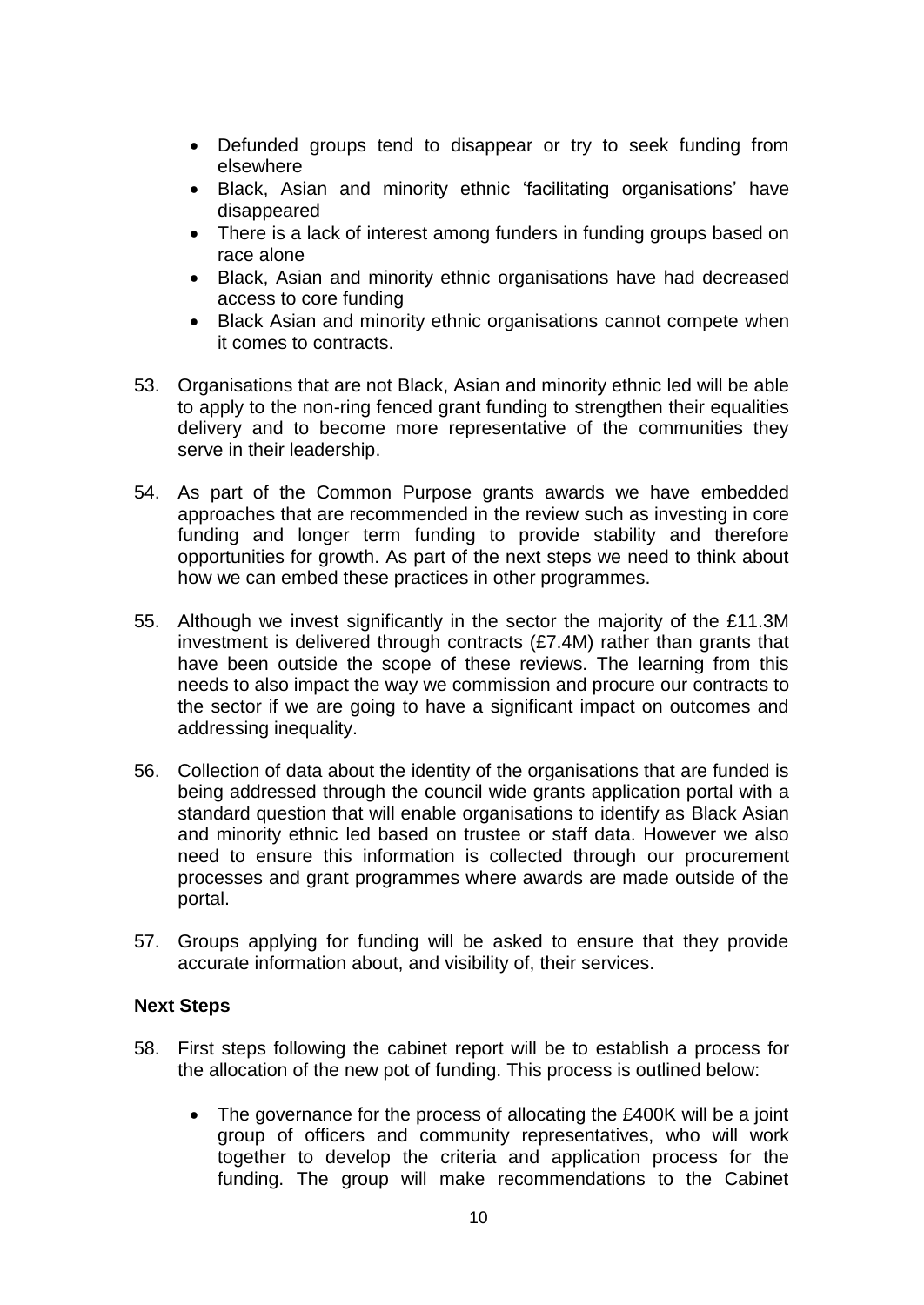Member for Equalities, Neighbourhoods and Leisure for approval by IDM.

- Community representatives will be drawn from those who have already participated in the stage one and two of the review and will also include representatives of Southwark Voice, Community Southwark's network of networks, the Southwark Youth Parliament and other networks including residents
- Following this process the timelines, application form and guidance for the additional funding will be advertised as a first step. Black, Asian and minority ethnic groups that responded to the Equinox Survey and took part in the focus groups will be notified of the funding opportunity and information for the funding pot as a whole will be distributed through Community Southwark and cross council communication networks.
- An evaluation panel to make recommendations on successful applications will be drawn from a mixture of council staff and individuals who represent Black, Asian and minority ethnic led organisations and organisations led by other communities and identities.
- Final decisions about funded groups will be made by the Cabinet Member for Equalities, Neighbourhoods and Leisure for approval by IDM, aiming for July 2022 for the first grant making.
- 59. The second steps will look at developing the prospectus for funding reporting to Cabinet in autumn 2022. This process will take place over two phases.
- 60. During phase one we will establish the funding priorities, engaging with a wide range of stakeholders and representative bodies such as the Youth Parliament, tenants and residents, faith organisations and the VCS, as well as council commissioners and Procurement.
- 61. The work will be informed by the Life after Covid report, Social Life survey and the emerging borough plan as well as addressing the wider recommendations in both grant review reports and the work yet to be completed on commissioning in Public Health.
- 62. As part of this process we will also work with stakeholders on the review of the outcomes framework to ensure that there is representation for key outcome areas such as reducing food poverty, access to justice, rights and entitlements, digital inclusion and access to services to ensure a focus on addressing inequality and meeting the greatest needs.
- 63. All grant funding will be in scope of this project. Consideration should be given early in the process to include contracts and funding that has been out of scope for the first two reviews but not the third, as the reports have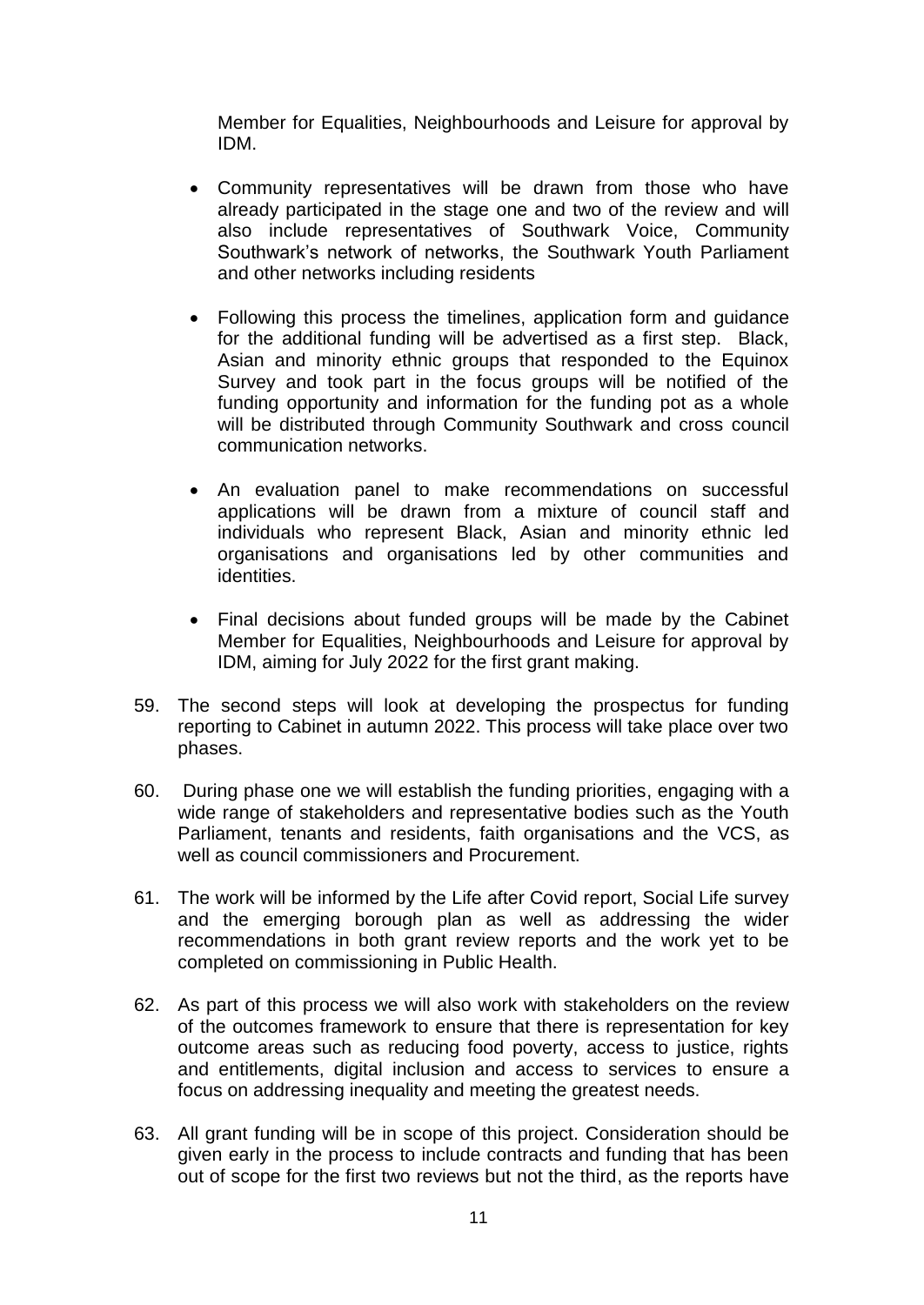highlighted that the majority of our investment in the community sector is through contracts.

- 64. Delivery of the project will be led by officers but will require a temporary additional resource to deliver effectively, which will be met from existing resources.
- 65. Oversight of the project will be led by the joint officer and community representative's team, which will report bimonthly to the lead member for Equalities, Neighbourhoods and Leisure. This team will be drawn from commissioning officers group, Southwark Voice and members of the previous commissions, and needs to reflect a range of lived and commissioning experiences. The first report will set out the phase one engagement plan.
- 66. The second phase of the development of the prospectus will look at developing our delivery principles for achieving the priorities for our funding, and examine in detail how we will deliver.
- 67. The mechanism we will use to deliver this phase is a series of working groups that will facilitate examination in some depth with the right lived experience informing how we take the principles forward..

### **Policy framework implications**

68. The recommendations support the delivery of the Council Plan to create a fairer and just society and specifically the Southwark Stands Together programme and the commitment to:

*Review our grant making and commissioning processes to remove any barriers to equal access to funding and delivery opportunities; to consider:*

- *How targeted support can be offered to groups from Black, Asian and minority ethnic backgrounds, who have not previously accessed grant funding;*
- *Whether the way in which we structure our grant making enables or disables people to access these opportunities;*
- *The support in place for people to access funding;*
- *Our grant making and commissioning processes and requirements and the barriers these may generate.*
- 69. Having a strong, vibrant and engaged VCS is a key part of creating a fairer and just society through enabling volunteering, participation, inclusion and well-being at a borough wide and neighbourhood level and supports our VCS strategy and volunteering strategy.
- 70. In particular both reviews support the recommendations in the Community Support Alliance review, in particular recommendations 12, 13 and 14 which speak about VCS infrastructure and inequality, and recommendation 7 on volunteering. The prospectus will need to reflect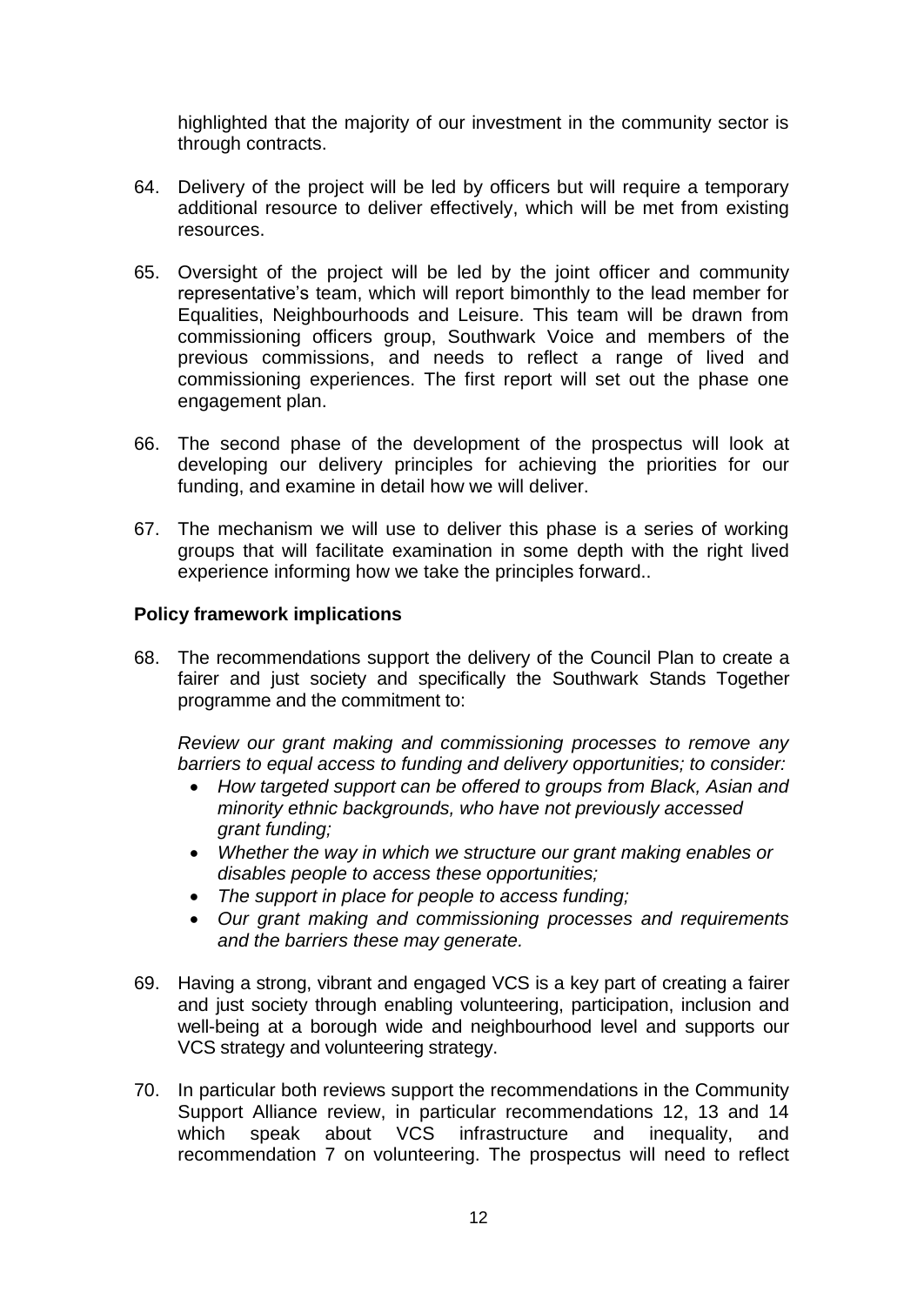recommendations 4 15 and 16 which address ways of working that are more collaborative and responsive to grass root and local need.

## **Community, equalities (including socio-economic) and health impacts**

### **Community impact statement**

71. The recommendations in this report will have a positive community impact. The reviews were co-produced with a range of community representatives who are network chairs and represent community networks as well as their own organisations. Additional resources in the form of grant funding and improved use of data and intelligence will have a positive impact on communities. There will not be any negative community impacts.

### **Equalities (including socio-economic) impact statement**

- 72. Section 149 of the Equality Act, lays out the Public Sector Equality Duty (PSED) requires public bodies to have due regard to the need to eliminate discrimination, advance equality of opportunity, and foster good relations between different people when carrying out their activities. The proposals support the delivery of the PSED and the council's [Approach to Equality](http://www.southwark.gov.uk/info/200527/equality_and_diversity) by specifically putting in place measures that are designed to reduce inequality. In particular, these proposals aim to:
	- Tackle inequalities affecting Black Asian and minority ethnic residents and Black Asian and minority ethnic led organisations in terms of access to funding and resources
	- Improve the effectiveness of the council's investment in the VCS in terms of tackling broader inequalities, including socio-economic inequality.
	- A full Equalities Impact Assessment will be produced to accompany the prospectus and report in October 2022.

### **Health impact statement**

- 73. These proposals aim to improve the council's effectiveness in tackling inequalities which already existed but which have been exposed by the Covid 19 pandemic.
- 74. The socio-economic inequalities experienced by different groups in the borough, including Black Asian and minority ethnic communities, are directly linked to health inequalities and have meant that they have been disproportionately affected by both the pandemic itself and the impacts of lockdowns and other measures.
- 75. Improving access to council funding for Black Asian and minority ethnic communities and other disadvantaged groups will enable organisations to better support the health and wellbeing of their communities. It will also increase their ability to support their communities to access mainstream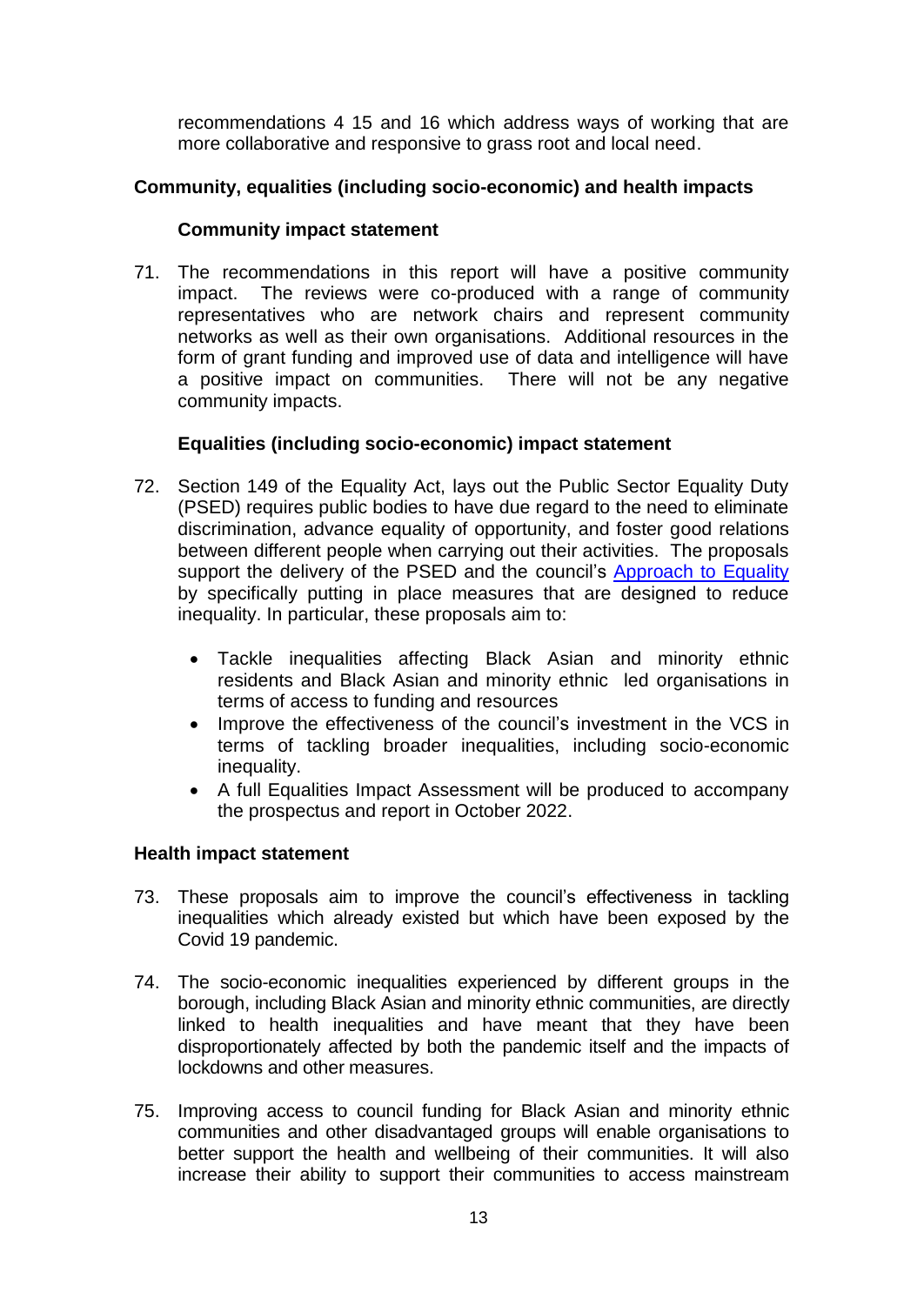health services, by overcoming language and other barriers.

#### **Climate change implications**

- 76. Climate change is linked to social justice because the most marginalised communities are at greater risk from the impacts of our changing climate.
- 77. Black, Asian and minority ethnic organisations that are thriving and sustainable will be in a better position to engage with their communities about climate change and support a just transition to a carbon neutral borough by 2030, as well as support those communities build strategies for mitigating the impact of change.
- 78. The review of the Common Outcomes Framework will include a review of the 'Greener Communities' outcomes and how they could be clearer and more measurable in terms of reducing emissions and other environmental measures such as improving biodiversity and reducing plastic use.

#### **Resource implications**

79. The Voluntary Sector Transition Fund was established in 2011 to assist third sector organisations to become more sustainable. A balance of £0.4m remains available, however, no calls have been made on it since 2015. Making this available provides an opportunity to resource the implementation of the recommendations.

### **Legal implications**

80. As set out below in comments from the director of law and governance.

#### **Financial implications**

81. As set out below in comments from the strategic director of finance and governance.

#### **Consultation**

- 82. The reviews have been co-produced with a steering group of community representatives who took part in all aspects of the process from the evaluation of tenders, to defining the scope of the review, steering and facilitating engagement with stakeholders and challenging and refining the recommendations. Community representatives have been drawn from networks including Latin American, Southwark REACH, Carers, Womens, Mental Health and Community Southwark.
- 83. There has been cross-council engagement with commissioners and a focus group with members of Southwark Funders.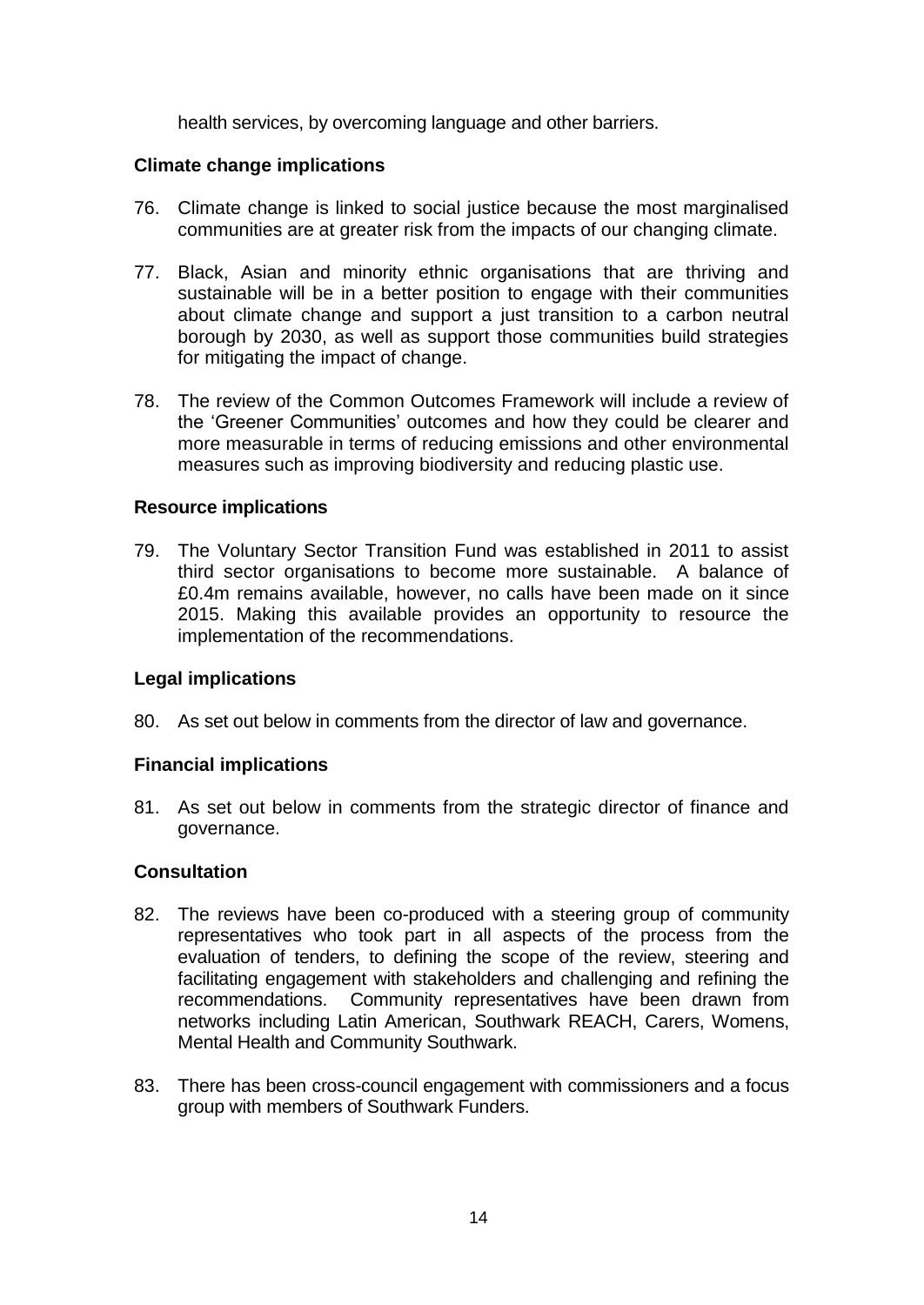## **SUPPLEMENTARY ADVICE FROM OTHER OFFICERS**

### **Head of Procurement**

### 84. Not applicable.

### **Director of Law and Governance**

- 85. Cabinet are recommended to notes the findings of two independent reviews.Under the council's constitution, this is a decision that Cabinet is empowered to take. The council has the power to do anything that an individual may do (Localism Act 2011). Further, the council may incur expenditure where this is calculated to facilitate, or is conducive or incidental to the exercise of its functions.
- 86. The Cabinet are reminded that the council is subject to the public sector equality duty in section 149 Equality Act 2010. This requires the council, in the exercise of all its functions, to have due regard to the need to:
	- a) eliminate discrimination, harassment, victimisation and any other conduct that is prohibited by or under this Act;
	- b) advance equality of opportunity between persons who share a relevant protected characteristic and persons who do not share it;
	- c) foster good relations between persons who share a relevant protected characteristic and persons who do not share it.

The duty is a continuing one.

### **Strategic Director of Finance and Governance**

- 87. The Strategic Director of Finance and Governance notes the recommendations of the report concerning the two independent grants reviews and the £440k allocation to support community organisations recover from pandemic impacts.
- 88. Paragraph 79 notes that the funding will be made available utilizing the remaining balance of the Voluntary Sector Transition Fund and a smaller contribution from departmental budgets. Paragraph 64 notes the remaining recommendations can be delivered using existing departmental resources.

## **BACKGROUND DOCUMENTS**

| <b>Background Papers</b> | <b>Held At</b> | <b>Contact</b> |
|--------------------------|----------------|----------------|
| None                     |                |                |